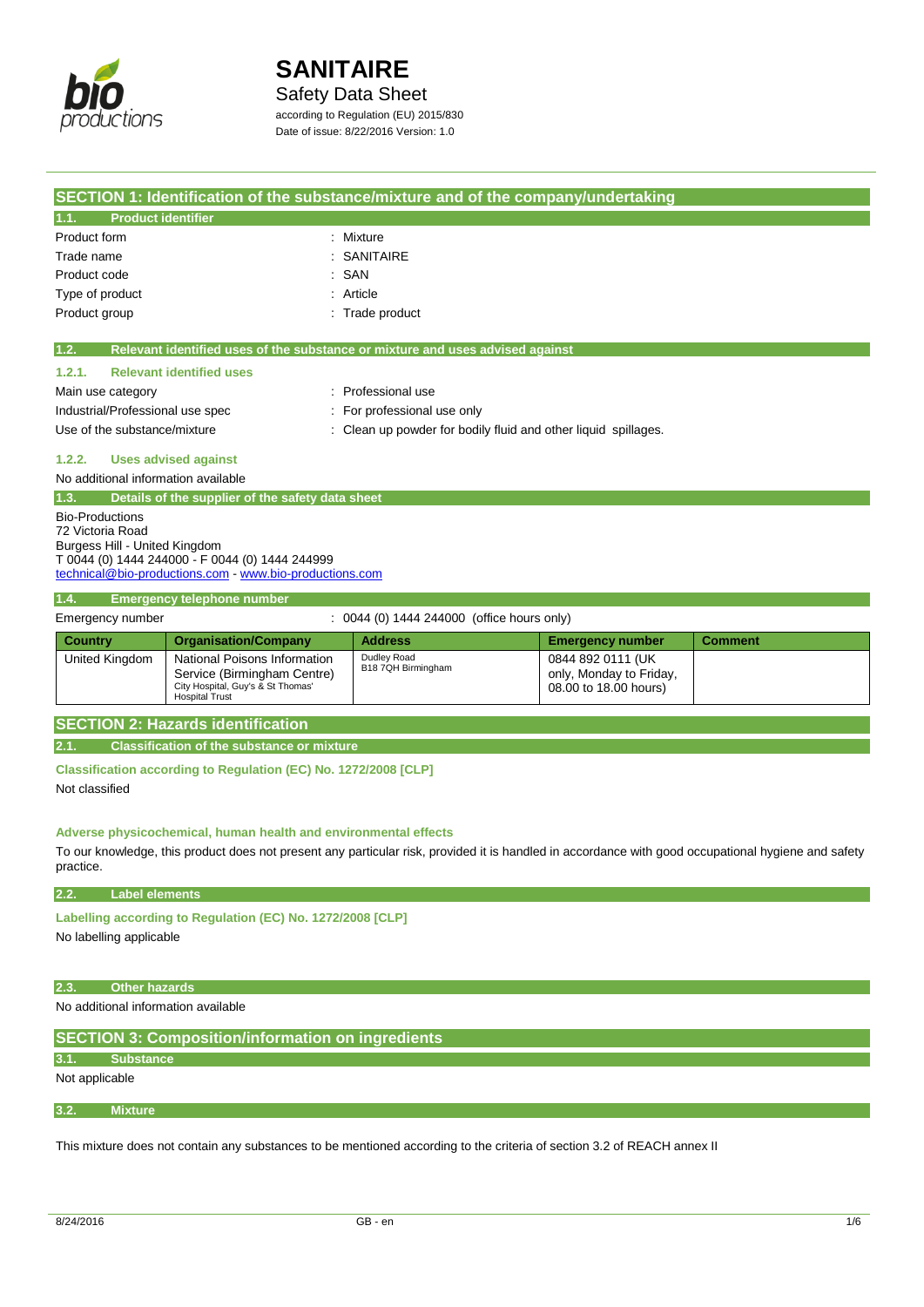# Safety Data Sheet

according to Regulation (EU) 2015/830

| <b>SECTION 4: First aid measures</b>                                          |                                                                                                                                             |
|-------------------------------------------------------------------------------|---------------------------------------------------------------------------------------------------------------------------------------------|
| <b>Description of first aid measures</b><br>4.1.                              |                                                                                                                                             |
| First aid measures general                                                    | If you feel unwell, seek medical advice (show the label where possible)                                                                     |
| First-aid measures after inhalation                                           | Remove person to fresh air and keep comfortable for breathing.                                                                              |
| First-aid measures after skin contact                                         | Wash skin with plenty of water.                                                                                                             |
| First-aid measures after eye contact                                          | Rinse eyes with water as a precaution.                                                                                                      |
| First aid advice Ingestion                                                    | Do not give anything by mouth to an unconscious person. Wash mouth out with water, then<br>drink pleanty of water. Do NOT induce vomiting.  |
| Most important symptoms and effects, both acute and delayed<br>4.2.           |                                                                                                                                             |
| Symptoms/injuries                                                             | : Not expected to present a significant hazard under anticipated conditions of normal use.                                                  |
| Symptoms/injuries after inhalation                                            | None under normal use.                                                                                                                      |
| Symptoms/injuries after eye contact                                           | : mild eye irritation.                                                                                                                      |
| 4.3.                                                                          | Indication of any immediate medical attention and special treatment needed                                                                  |
| Treat symptomatically.                                                        |                                                                                                                                             |
| <b>SECTION 5: Firefighting measures</b>                                       |                                                                                                                                             |
| <b>Extinguishing media</b><br>5.1.                                            |                                                                                                                                             |
| Suitable extinguishing media                                                  | : Use extinguishing agent suitable for surrounding fire.                                                                                    |
| 5.2.<br>Special hazards arising from the substance or mixture                 |                                                                                                                                             |
| Hazardous decomposition products in case of<br>fire                           | : Toxic fumes may be released.                                                                                                              |
| <b>Advice for firefighters</b><br>5.3.                                        |                                                                                                                                             |
| Protection during firefighting                                                | : Do not attempt to take action without suitable protective equipment. Self-contained breathing<br>apparatus. Complete protective clothing. |
| <b>SECTION 6: Accidental release measures</b>                                 |                                                                                                                                             |
| Personal precautions, protective equipment and emergency procedures<br>6.1.   |                                                                                                                                             |
| 6.1.1.<br>For non-emergency personnel                                         |                                                                                                                                             |
| Emergency procedures                                                          | : Ventilate spillage area.                                                                                                                  |
|                                                                               |                                                                                                                                             |
| 6.1.2.<br>For emergency responders<br>Protective equipment                    | Do not attempt to take action without suitable protective equipment. For further information                                                |
|                                                                               | refer to section 8: "Exposure controls/personal protection".                                                                                |
| 6.2.<br><b>Environmental precautions</b><br>Avoid release to the environment. |                                                                                                                                             |
|                                                                               |                                                                                                                                             |
| 6.3.<br>Methods and material for containment and cleaning up                  |                                                                                                                                             |
| Methods for cleaning up                                                       | : Recover mechanically the product.                                                                                                         |
| Other information                                                             | Dispose of materials or solid residues at an authorized site.                                                                               |
| <b>Reference to other sections</b><br>6.4.                                    |                                                                                                                                             |
| For further information refer to section 13.                                  |                                                                                                                                             |
| <b>SECTION 7: Handling and storage</b>                                        |                                                                                                                                             |
| <b>Precautions for safe handling</b>                                          |                                                                                                                                             |
| Precautions for safe handling                                                 | Ensure good ventilation of the work station. Wear personal protective equipment.                                                            |
| Hygiene measures                                                              | Do not eat, drink or smoke when using this product. Always wash hands after handling the<br>product.                                        |
| 7.2.<br>Conditions for safe storage, including any incompatibilities          |                                                                                                                                             |
| Storage conditions                                                            | : Store in a well-ventilated place. Keep cool.                                                                                              |
| Specific end use(s)<br>7.3.                                                   |                                                                                                                                             |
| No additional information available                                           |                                                                                                                                             |
| <b>SECTION 8: Exposure controls/personal protection</b>                       |                                                                                                                                             |
| <b>Control parameters</b>                                                     |                                                                                                                                             |
| No additional information available                                           |                                                                                                                                             |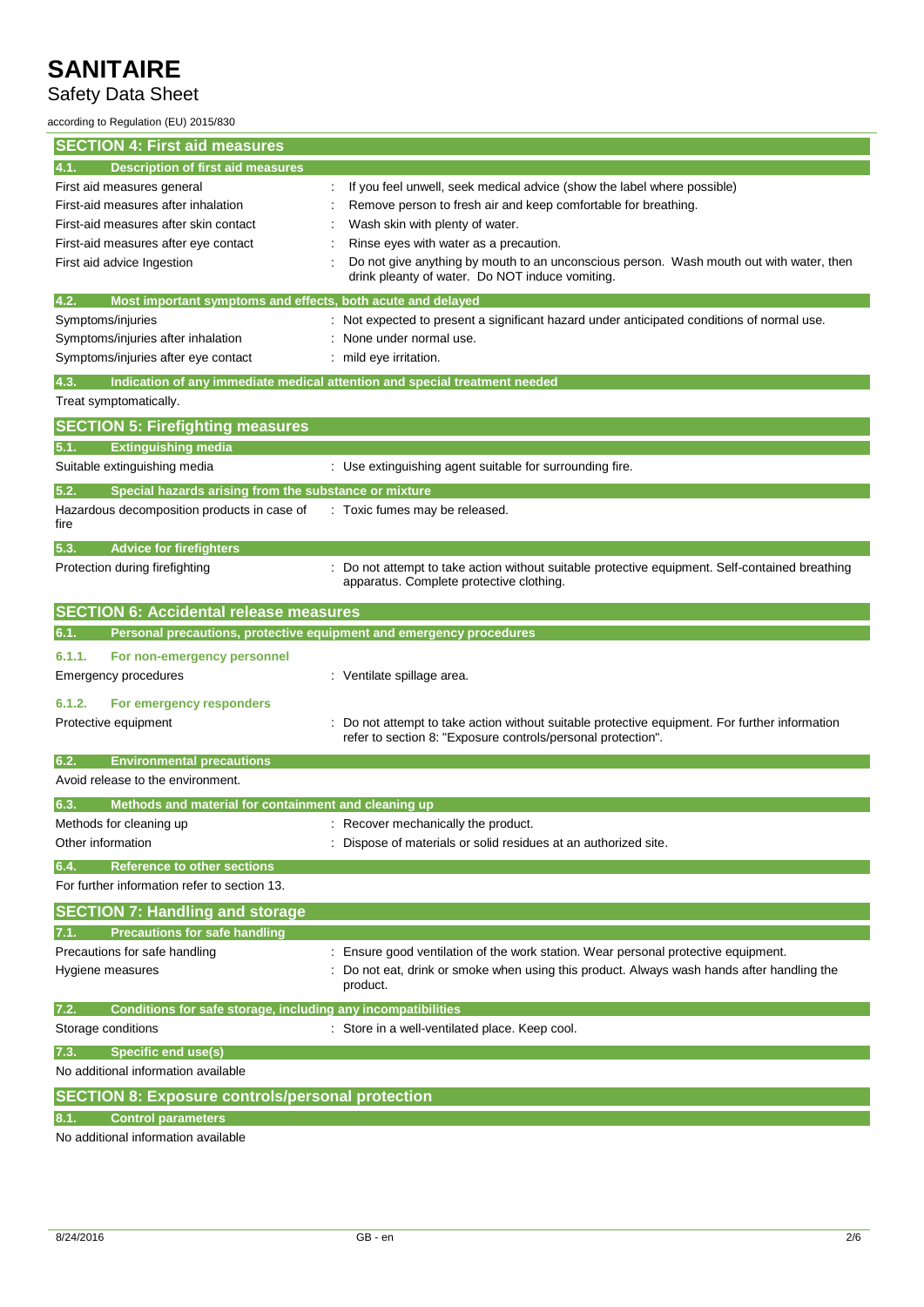## Safety Data Sheet

according to Regulation (EU) 2015/830

## **8.2. Exposure controls**

### **Appropriate engineering controls:**

Ensure good ventilation of the work station.

### **Hand protection:**

Protective gloves

## **Eye protection:**

Safety glasses

### **Skin and body protection:**

Wear suitable protective clothing

#### **Respiratory protection:**

In case of insufficient ventilation, wear suitable respiratory equipment

#### **Environmental exposure controls:**

Avoid release to the environment.

## **SECTION 9: Physical and chemical properties**

| 9.1.<br>Information on basic physical and chemical properties |                     |
|---------------------------------------------------------------|---------------------|
| Physical state                                                | : Solid             |
| Appearance                                                    | $:$ Powder.         |
| Colour                                                        | white.              |
| Odour                                                         | : Floral.           |
| Odour threshold                                               | : No data available |
| pH                                                            | No data available   |
| Relative evaporation rate (butyl acetate=1)                   | No data available   |
| Melting point                                                 | No data available   |
| Freezing point                                                | Not applicable      |
| Boiling point                                                 | No data available   |
| Flash point                                                   | Not applicable      |
| Auto-ignition temperature                                     | Not applicable      |
| Decomposition temperature                                     | No data available   |
| Flammability (solid, gas)                                     | Non flammable       |
| Vapour pressure                                               | No data available   |
| Relative vapour density at 20 °C                              | No data available   |
| Relative density                                              | Not applicable      |
| Solubility                                                    | No data available   |
| Log Pow                                                       | No data available   |
| Viscosity, kinematic                                          | Not applicable      |
| Viscosity, dynamic                                            | No data available   |
| <b>Explosive properties</b>                                   | No data available   |
| Oxidising properties                                          | No data available   |
| <b>Explosive limits</b>                                       | : Not applicable    |

### **9.2. Other information**

No additional information available

## **SECTION 10: Stability and reactivity**

## **10.1. Reactivity**

The product is non-reactive under normal conditions of use, storage and transport.

### **10.2. Chemical stability**

Stable under normal conditions.

# **10.3. Possibility of hazardous reactions**

No dangerous reactions known under normal conditions of use.

## **10.4. Conditions to avoid**

None under recommended storage and handling conditions (see section 7).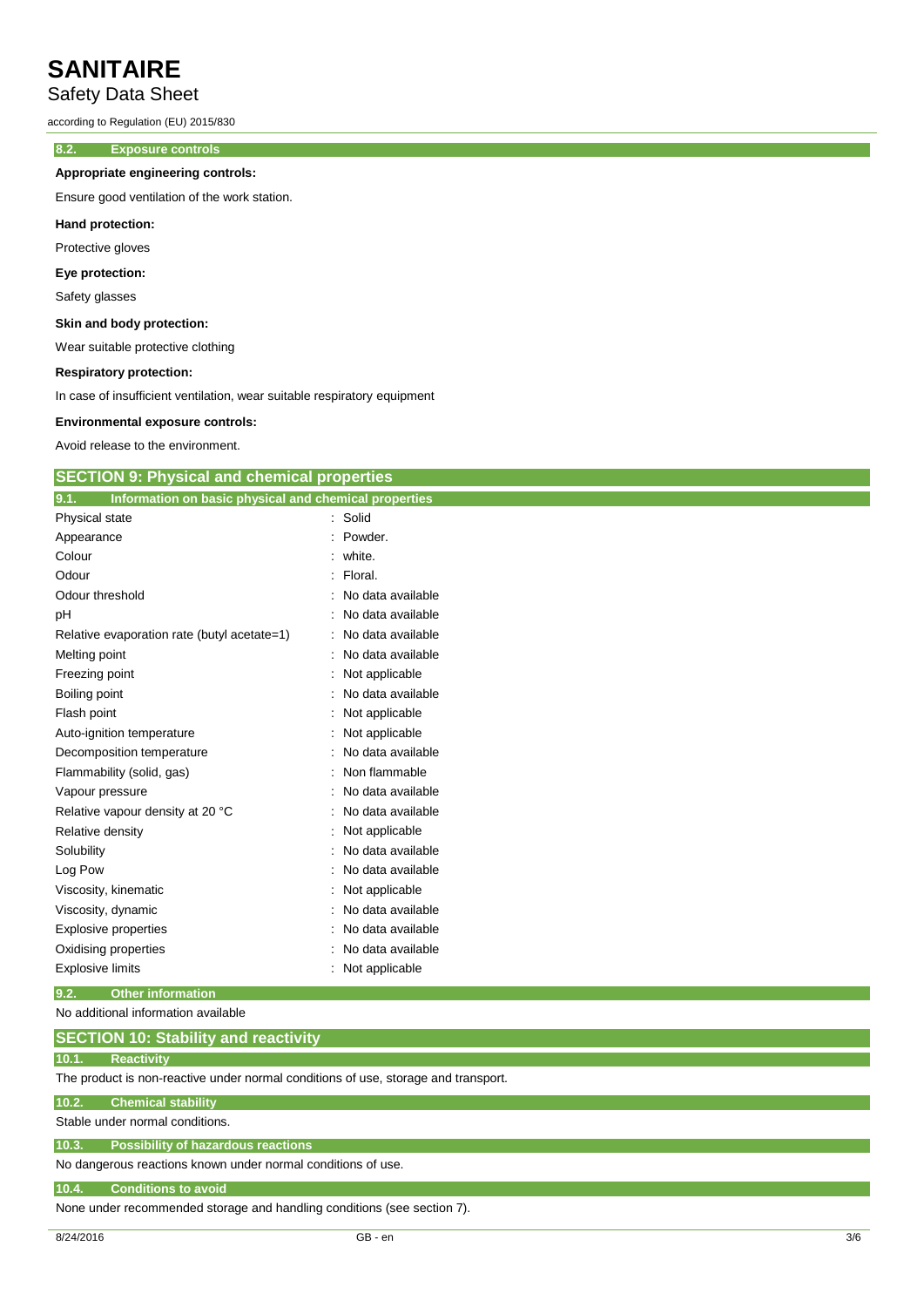## Safety Data Sheet

according to Regulation (EU) 2015/830

**10.5. Incompatible materials**

#### Oxidizing agent.

**10.6. Hazardous decomposition products**

No additional information available

| <b>SECTION 11: Toxicological information</b>           |                                                                     |  |  |
|--------------------------------------------------------|---------------------------------------------------------------------|--|--|
| 11.1.<br>Information on toxicological effects          |                                                                     |  |  |
| Acute toxicity                                         | : Not classified                                                    |  |  |
| Skin corrosion/irritation                              | : Not classified                                                    |  |  |
| Serious eye damage/irritation                          | : Not classified                                                    |  |  |
| Respiratory or skin sensitisation                      | : Not classified                                                    |  |  |
| Germ cell mutagenicity                                 | : Not classified                                                    |  |  |
| Carcinogenicity                                        | Not classified<br>÷                                                 |  |  |
| Reproductive toxicity                                  | Not classified<br>÷.                                                |  |  |
| Specific target organ toxicity (single exposure)       | : Not classified                                                    |  |  |
| Specific target organ toxicity (repeated<br>exposure)  | : Not classified                                                    |  |  |
| Aspiration hazard                                      | Not classified<br>÷                                                 |  |  |
| Potential adverse human health effects and<br>symptoms | : Based on available data, the classification criteria are not met. |  |  |

|       | <b>SECTION 12: Ecological information</b> |                                                                                                                            |
|-------|-------------------------------------------|----------------------------------------------------------------------------------------------------------------------------|
| 12.1. | Toxicity                                  |                                                                                                                            |
|       | Ecology - general                         | : The product is not considered harmful to aquatic organisms nor to cause long-term adverse<br>effects in the environment. |

| <b>Persistence and degradability</b><br>12.2.      |                                                            |
|----------------------------------------------------|------------------------------------------------------------|
| No additional information available                |                                                            |
| <b>Bioaccumulative potential</b><br>12.3.          |                                                            |
| No additional information available                |                                                            |
| <b>Mobility in soil</b><br>12.4.                   |                                                            |
|                                                    |                                                            |
| No additional information available                |                                                            |
| <b>Results of PBT and vPvB assessment</b><br>12.5. |                                                            |
| No additional information available                |                                                            |
| <b>Other adverse effects</b><br>12.6.              |                                                            |
|                                                    |                                                            |
| No additional information available                |                                                            |
| <b>SECTION 13: Disposal considerations</b>         |                                                            |
| 13.1.<br><b>Waste treatment methods</b>            |                                                            |
| Regional legislation (waste)                       | : Disposal must be done according to official regulations. |
|                                                    |                                                            |

## **SECTION 14: Transport information**

In accordance with ADR / RID / IMDG / IATA / ADN

| 14.1.<br><b>UN number</b>        |                             |
|----------------------------------|-----------------------------|
| UN-No. (ADR)                     | $\therefore$ Not applicable |
| UN-No. (IMDG)                    | : Not applicable            |
| UN-No. (IATA)                    | : Not applicable            |
| UN-No. (ADN)                     | : Not applicable            |
| UN-No. (RID)                     | : Not applicable            |
|                                  |                             |
| 14.2.<br>UN proper shipping name |                             |
| Proper Shipping Name (ADR)       | $\therefore$ Not applicable |
| Proper Shipping Name (IMDG)      | Not applicable              |
| Proper Shipping Name (IATA)      | : Not applicable            |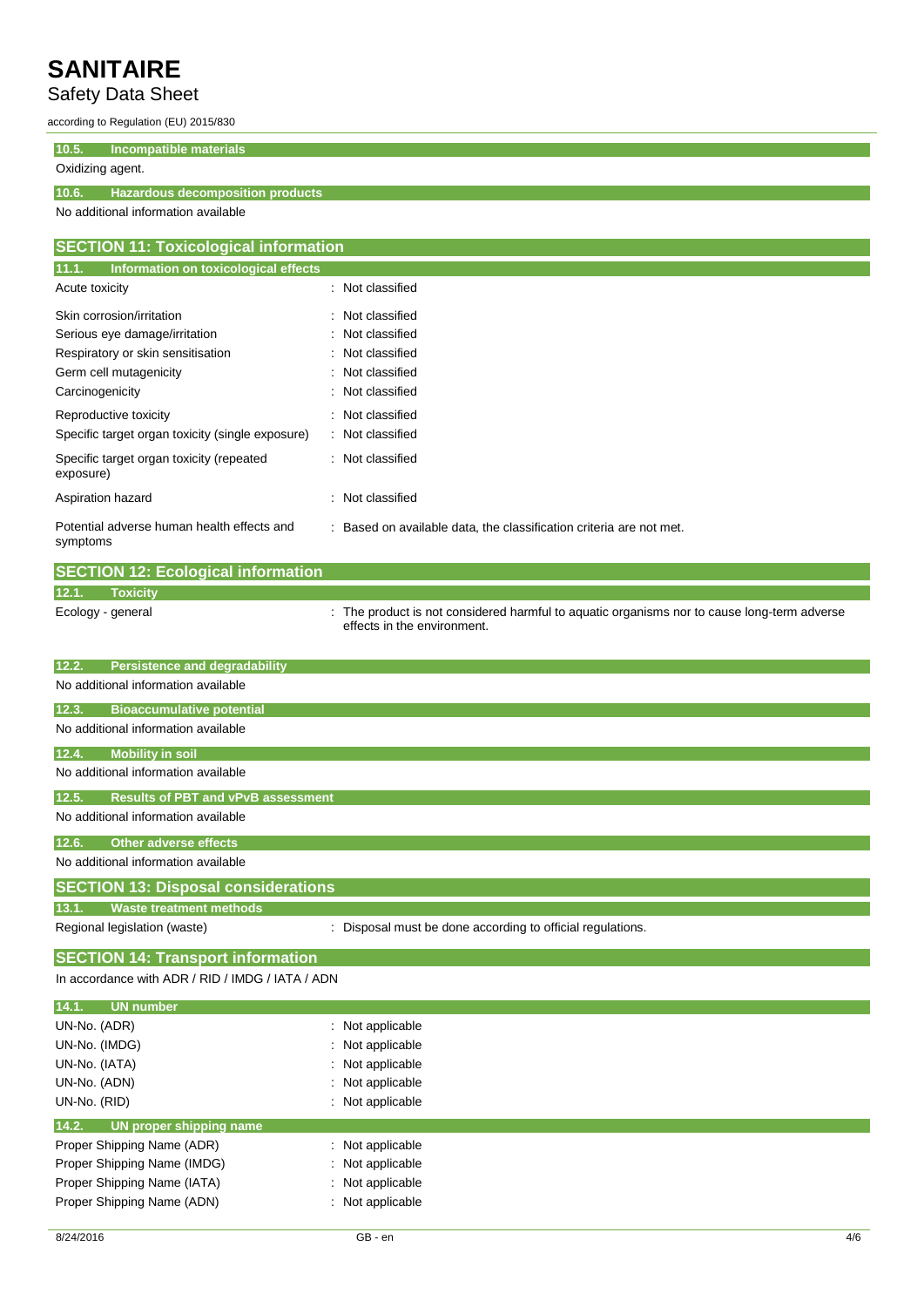## Safety Data Sheet

according to Regulation (EU) 2015/830

| according to Regulation (EU) 2015/830                                       |                                                                                                |
|-----------------------------------------------------------------------------|------------------------------------------------------------------------------------------------|
| Proper Shipping Name (RID)                                                  | : Not applicable                                                                               |
| 14.3.<br><b>Transport hazard class(es)</b>                                  |                                                                                                |
| <b>ADR</b>                                                                  |                                                                                                |
| Transport hazard class(es) (ADR)                                            | : Not applicable                                                                               |
| <b>IMDG</b>                                                                 |                                                                                                |
| Transport hazard class(es) (IMDG)                                           | : Not applicable                                                                               |
|                                                                             |                                                                                                |
| <b>IATA</b>                                                                 |                                                                                                |
| Transport hazard class(es) (IATA)                                           | : Not applicable                                                                               |
|                                                                             |                                                                                                |
| ADN                                                                         |                                                                                                |
| Transport hazard class(es) (ADN)                                            | : Not applicable                                                                               |
| RID                                                                         |                                                                                                |
| Transport hazard class(es) (RID)                                            | : Not applicable                                                                               |
|                                                                             |                                                                                                |
| <b>Packing group</b><br>14.4.<br>Packing group (ADR)                        | Not applicable                                                                                 |
| Packing group (IMDG)                                                        | Not applicable                                                                                 |
|                                                                             | Not applicable                                                                                 |
| Packing group (IATA)                                                        |                                                                                                |
| Packing group (ADN)                                                         | Not applicable                                                                                 |
| Packing group (RID)                                                         | : Not applicable                                                                               |
| 14.5.<br><b>Environmental hazards</b>                                       |                                                                                                |
| Dangerous for the environment                                               | $\therefore$ No                                                                                |
| Marine pollutant                                                            | : No                                                                                           |
| Other information                                                           | : No supplementary information available                                                       |
| <b>Special precautions for user</b><br>14.6.                                |                                                                                                |
| - Overland transport                                                        |                                                                                                |
| Not applicable                                                              |                                                                                                |
| - Transport by sea                                                          |                                                                                                |
| Not applicable                                                              |                                                                                                |
| - Air transport                                                             |                                                                                                |
| Not applicable                                                              |                                                                                                |
|                                                                             |                                                                                                |
| - Inland waterway transport                                                 |                                                                                                |
| Not applicable                                                              |                                                                                                |
| - Rail transport                                                            |                                                                                                |
| Not applicable                                                              |                                                                                                |
| Transport in bulk according to Annex II of MARPOL and the IBC Code<br>14.7. |                                                                                                |
| Not applicable                                                              |                                                                                                |
| <b>SECTION 15: Regulatory information</b>                                   |                                                                                                |
| 15.1.                                                                       | Safety, health and environmental regulations/legislation specific for the substance or mixture |
| 15.1.1.<br><b>EU-Regulations</b>                                            |                                                                                                |

Contains no REACH substances with Annex XVII restrictions Contains no substance on the REACH candidate list Contains no REACH Annex XIV substances

## **15.1.2. National regulations**

No additional information available

#### **15.2. Chemical safety assessment**

No chemical safety assessment has been carried out